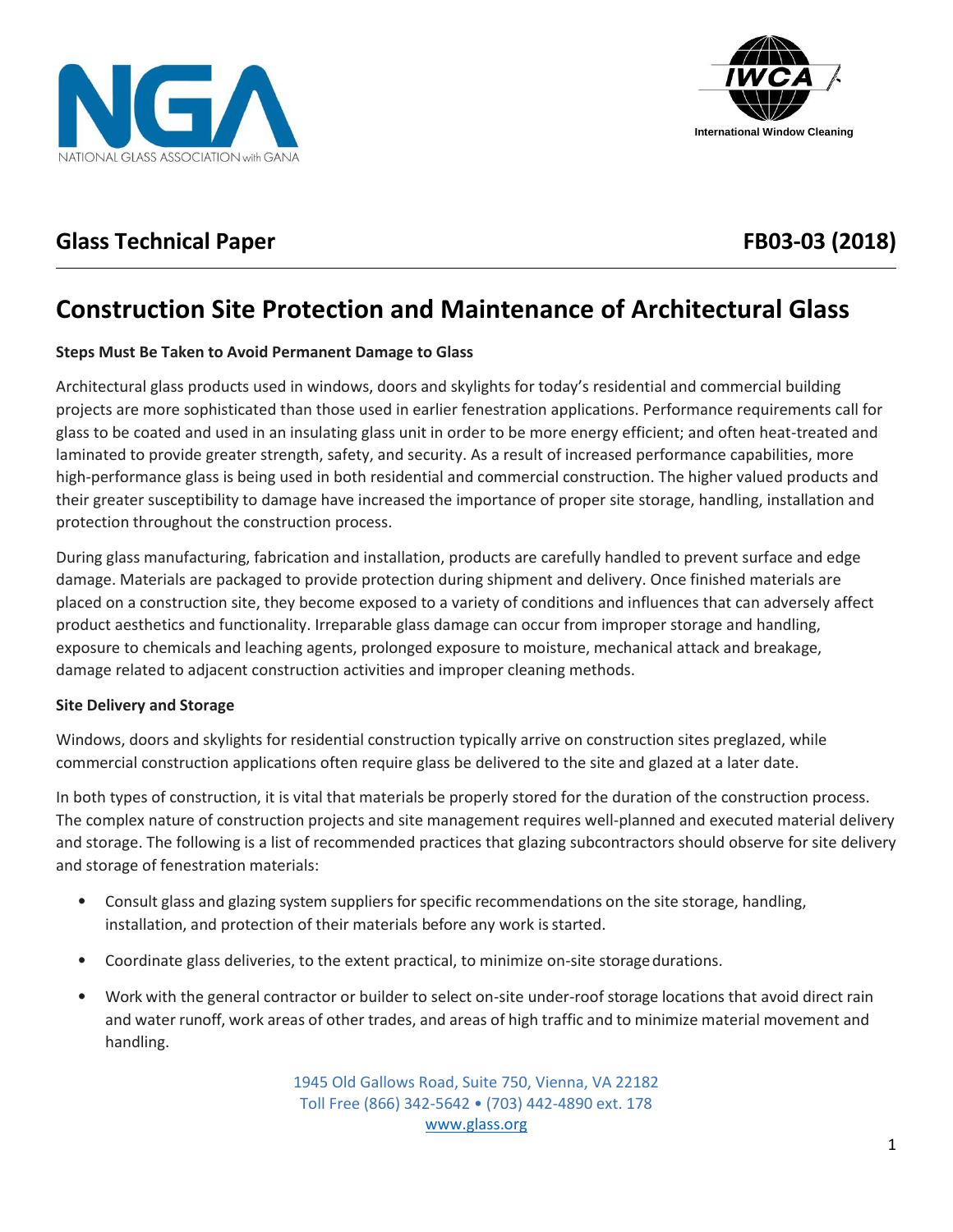- Secure, block, and brace individual cases of glass and preglazed materials to preventfalls.
- Ensure blocks or supports keep the bottom edge of materials well above potential puddles of rainwater or other conditions that could cause damage.
- Provide secure, temporary covering that prevents direct water flow, but ensures ventilation and combats condensation buildup on the glass.
- Clearly mark storage areas of glass cases and preglazed materials using colored ribbons ortape.
- Ensure that glazing components held in storage are not subjected to deposits from concrete and masonry building materials or hard water spotting from various sources of tap water at the job site.
- Ensure that stored materials are not exposed to activities of other trades such as welding, painting, insulating, and fireproofing.
- Establish a program for daily inspection of stored glass and glazing systems to monitor conditions and ensure prompt corrective action when needed.
- Follow manufacturer's guidelines when using temporary protection films.
- Do not allow protective films to remain on the surface beyond their useful life, as removal methods may damage certain types of glass and/or their coatings.
- Do not expose open packs of glass to direct sunlight as the insulating effects of the glass layers may in- crease the thermal stress in the glass and may result in glass breakage.

#### **Trade Awareness**

As fenestration materials are delivered to a residential or commercial construction site, it is recommended that the glazing subcontractor and window cleaner contact the general contractor (in person and follow up in writing) to let him know how important it is that he make all construction trades aware of the potential for permanent damage and their level of responsibility in the event materials are subjected to harmful conditions. In the event of damage, prompt action is required to minimize damage.

#### **Site Handling and Installation**

Glass and glazing system manufacturer's recommendations for site handling and installation procedures should be followed. Residential and light commercial windows, doors, and skylights should be installed in accordance with ASTM International document E 2112 – Standard Practice for Installation of Exterior Windows, Doors and Skylights. Glass for commercial glazing applications should be handled and installed in accordance with guide- lines set forth in the Glass Association of North America (GANA) Glazing Manual.

### **Post Installation Inspection and Protection**

After installation, special attention by all trades should be given to construction activities in order to prevent exposure of glass in windows, doors and skylights to weld splatter, paint, plaster, sealants, fireproofing, and alkali and chemical attack. The subcontractor, general contractor, or builder should inspect and document the condition of the glazed materials on a daily basis.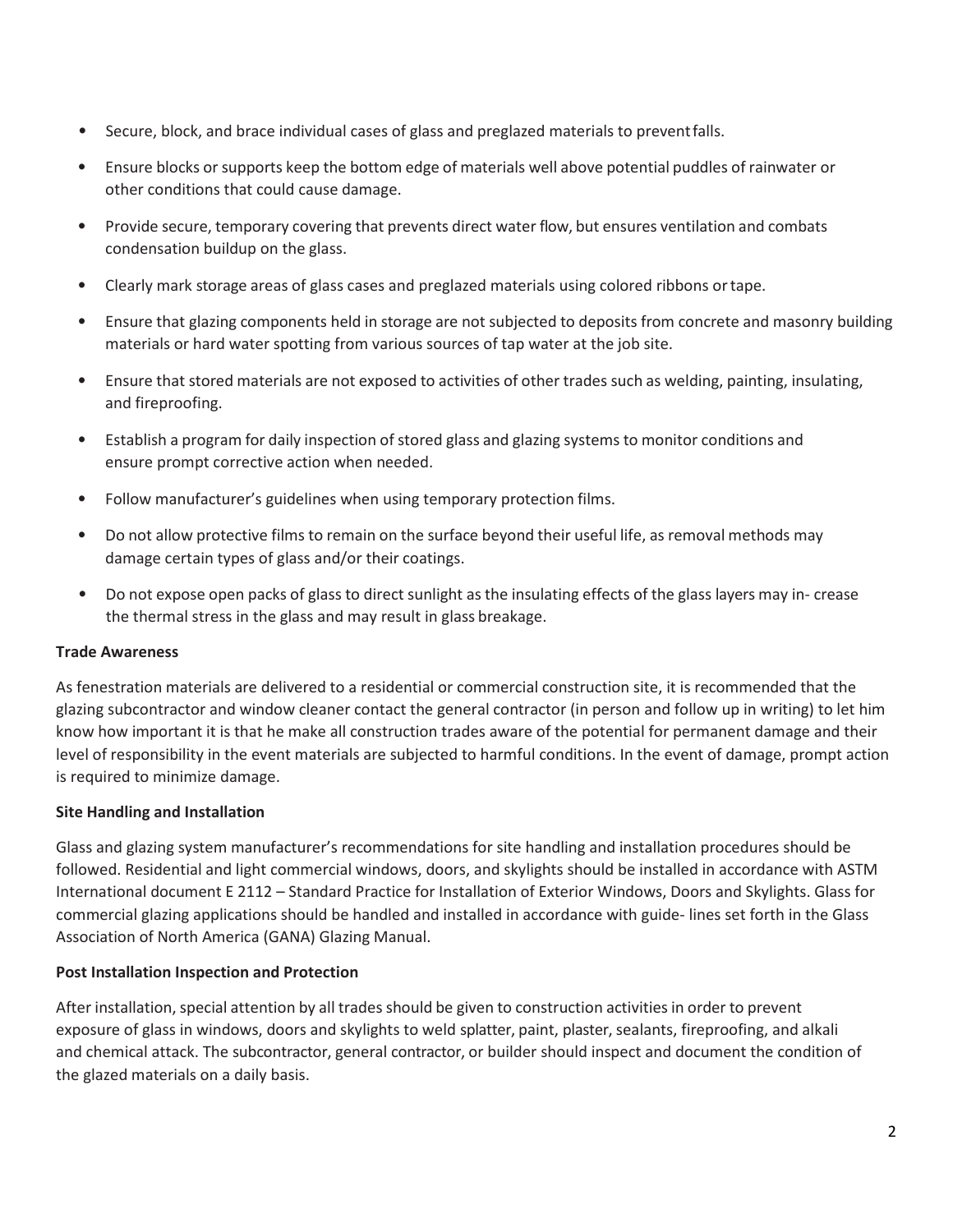At this stage of construction, the glazing subcontractor should request, in writing, that the general contractor or builder remind other construction trades ofthe potential for irreparable damage to the glazed materials and to implement systems and procedures for protection. The following is a list of common conditions and causes that damage glass after installation:

**Condition:** Glass surface corrosion often characterized by permanent iridescent or white haze surface staining

**Cause:** Glass got wet during storage due to reasons such as, but not limited to, being stored outside uncovered, or extended storage with inadequate ventilation and/or improper glass separation

**Condition:** Glass surface or edge damage

**Cause:** Inadequate on-site protection; ill-advised or vulnerable storage locations; exposure to other trades

**Condition:** Chemical attack, surface pitting and hard-to-clean deposits

**Cause:** Overspray and runoff of chemicals from sealing/cleaning of concrete, masonry, roofing, etc; inadequate protection and/or poor storage location

**Condition:** Weld-splatter surface damage and reduction in glass strength

**Cause:** Location of glass near welding; inadequate protection of stored or installed glass

**Condition:** Stubborn, tenacious surface deposits from concrete and masonry runoff, as well as hard water spotting

**Cause:** Poor storage and/or protection of uninstalled glass; absence of prompt, interim cleaning of installed glass during construction

#### **Construction Clean-Up**

If glass is exposed to harmful materials or conditions during construction, the general contractor or builder and the trade involved, if known, should be immediately advised by the glazing contractor of the potential damage. In the event that damage has already occurred, the glazing contractor and glass fabricator/supplier should be consulted to assess damage, take corrective actions, and mitigate the potential for future damage.

Deep surface scratches, contact by hot weld-splatter and edge damage threaten the structural integrity of glass and may require glass replacement. Surface contact with harmful materials will require prompt cleaning by professional window cleaners, such as members of the International Window Cleaners Association (IWCA).

If harmful exposure results in conditions that cannot be cleaned using typical glass cleaning procedures, a professional window cleaner should be consulted for recommendations on more aggressive glass cleaning procedures. The use of a more aggressive procedure may itself damage the glass. Careful thought and discussion must precede the use of aggressive cleaning procedures.

The general contractor or builder may need to schedule periodic glass cleaning during the construction process. Extended construction schedules and site conditions often result in dirt and debris build-up. Professional cleaning at the initial signs of build-up can decrease the potential for glass damage.

#### **Long-Term Building Maintenance & Performance**

Following the completion of the construction project and throughout the life of the building, windows, doors, and skylights should be properly cleaned. Building facades may be exposed to sealant rundown, pollutants, dirt and debris,